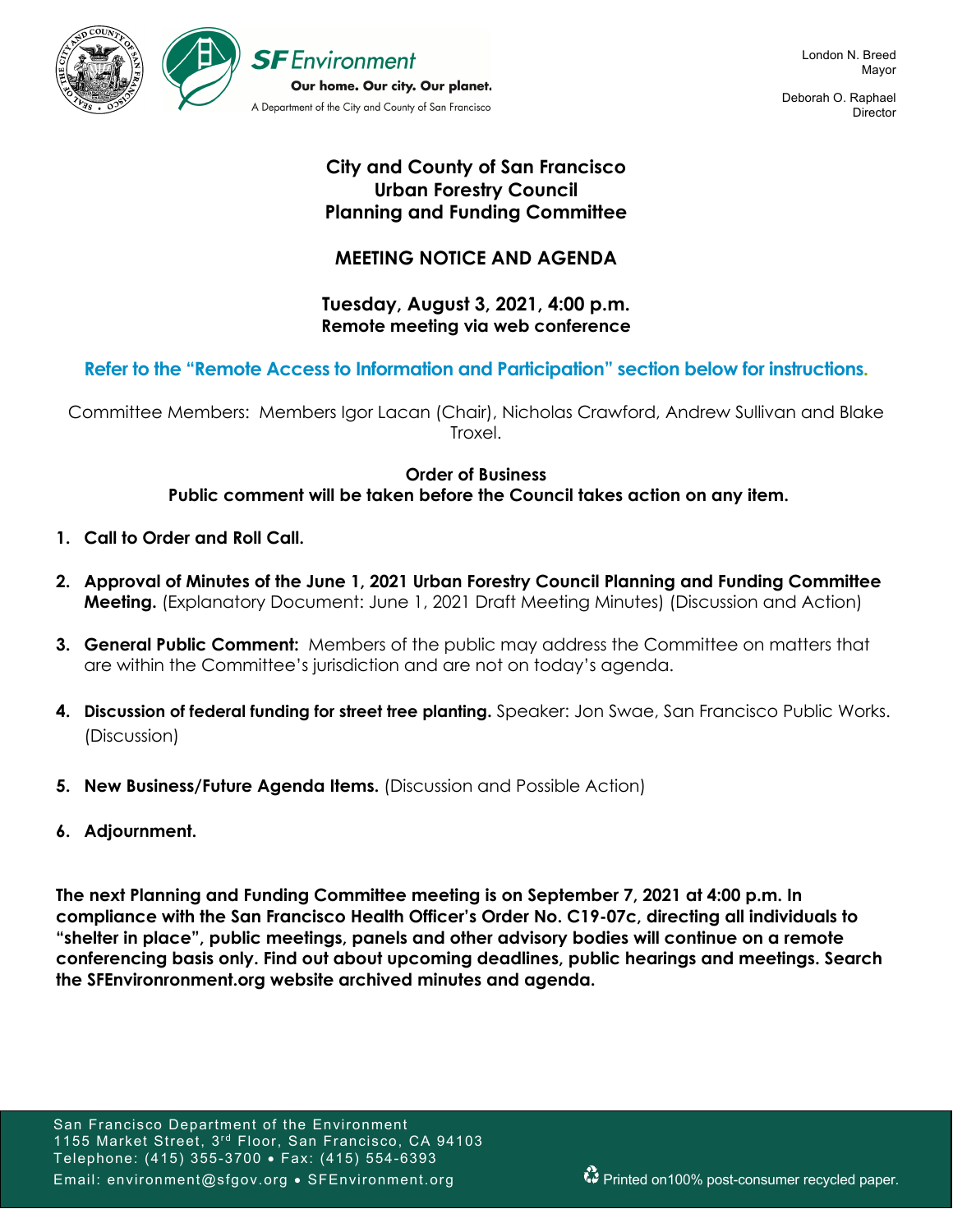# **Remote Access to Information and Participation**

This meeting will be held remotely using video conferencing, through the WebEx Meetings platform, and by telephone for members of the public who are unable to attend using computers or smart devices.

# **Attending the Meeting: Watch or Listen**

Members of the public have the following options for attending the meeting:

Option 1: Watch the meeting using a computer or smart device by clicking on the following link:

https://ccsf.webex.com/ccsf/onstage/g.php?MTID=e4125575813efc3e8ca8ecfacb40b2dbb

- If you are able to and would like to watch via your computer, please follow these instructions: i) Click on the link above; ii) Enter your first name, last name, and email address if desired; iii) Click "Join by Browser" (directly beneath the "Join Now" button);
- If you are able to watch via your smart mobile device: i) Download the Webex Meetings application; ii) Click on the link above; iii) Click "Join"; iv) Enter your name and email; v) Click "Ready to Join".

Option 2: Join the meeting by phone if you do not have access to a computer or smart device. Dial: **415-655-0001** and then enter the Access Code: **146 866 6600**

# **Participating During Public Comment**

Members of the public will have opportunities to participate during public comment. The public is asked to wait for the particular agenda item before making a comment on that item. Comments will be addressed in the order they are received. When the moderator announces that the Committee is taking public comment, members of the public can:

> Participate over the phone (see above) by pressing \*3 (this step is very important, as it will activate the "Raise Hand" icon in the Participant window).

Depending on the number of people also in line ahead of you, you may have to wait before it is your opportunity to speak. When it is your turn, you will be notified that your line has been unmuted, and it will be your opportunity to speak. Your line will be muted again when your allotted time expires.

In accordance with Governor Gavin Newsom's statewide order for all residents to "Stay at Home" and the numerous local and state proclamations, orders and supplemental directions - aggressive directives have been issued to slow down and reduce the spread of the COVID-19 virus. Copies of explanatory documents are available, 1) on the Urban Forestry Council webpage https://sfenvironment.org/about/taskforce/urban-forestry-council; or (2) upon request to the Commission Affairs Manager, at telephone number 415-355-3700, or via e-mail at katie.chansler@sfgov.org.

## **Important Information**

The ringing of and use of cell phones, pagers and similar sound-producing electronic devices are prohibited at this meeting. Please be advised that the Chair may order the removal from the meeting room of any person(s) responsible for the ringing or use of a cell phone, pager, or other similar sound-producing electronic devices.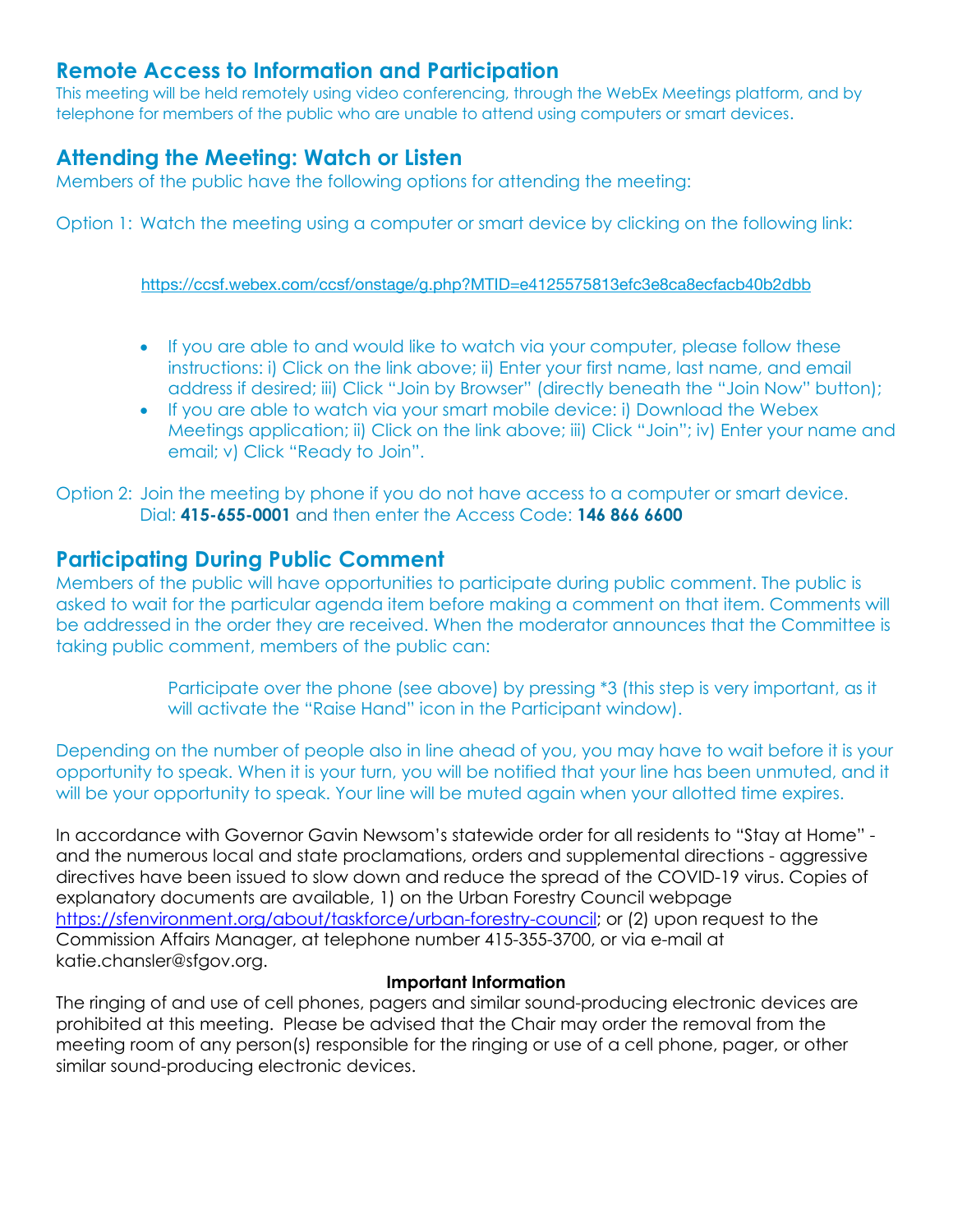### **Public Comment**

At this time, members of the public may address the Committee on items of interest that are within the subject matter jurisdiction of the Committee but are not on today's agenda. Public comment will be taken following each agendized item. Each member of the public may address the Committee for up to three minutes, unless otherwise announced by the Chair. If it is demonstrated that the comments by the public will exceed 15 minutes, the Chair may continue Public Comment to another time during the meeting.

NOTE: Persons unable to attend the meeting may submit to the Committee, by the time the proceedings begin, written comments regarding the agenda items above. These comments will be made a part of the official public record and shall be brought to the attention of Committee Members. Any written comments should be sent to: Commission Affairs Manager, Department of the Environment, katie.chansler@sfgov.org, by 5:00 p.m. on the day prior to the hearing. Written public comment received by the Council will be posted as an attachment to the minutes.

The Brown Act forbids the Committee from taking action or discussing any item or issue not appearing on the posted agenda. This rule applies to issues raised in public comment as well. In response to public comment, not on an agendized item, the Committee is limited to:

1. Briefly responding to statements made or questions posed by members of the public, or

2. Request staff to report back on a matter at a subsequent meeting, or

3. Directing staff to place the item or issue on a future agenda (Government Code Section 54954.2(a).)

### **Disability Access**

The Urban Forestry Council meetings will be held virtually. The Committee meeting rooms are closed.

The following services are available on request 48 hours prior to the meeting; except for Monday meetings, for which the deadline shall be 4:00 p.m. of the last business day of the preceding week: For American sign language interpreters or the use of a reader during a meeting, a sound enhancement system, and/or alternative formats of the agenda and minutes, please contact the Department of Environment at (415) 355-3700 or katie.chansler@sfgov.org to make arrangements for the accommodation. Late requests will be honored, if possible.

In order to assist the City's efforts to accommodate persons with severe allergies, environmental illnesses, multiple chemical sensitivity or related disabilities, attendees at public meetings are reminded that other attendees may be sensitive to various chemical based products. Please help the City accommodate these individuals. Individuals with chemical sensitivity or related disabilities should call the Mayor's Office on Disability at (415) 554-6789 or (415) 554-6799 (TTY) for additional information.

#### **Language Access**

Per the Language Access Ordinance (Chapter 91 of the San Francisco Administrative Code), Chinese, Spanish and or Filipino (Tagalog) interpreters will be available upon requests. Meeting Minutes may be translated, if requested, after they have been adopted by the Commission. Assistance in additional languages may be honored whenever possible. To request assistance with these services please contact the Commission Affairs Manager at 415-355-3700 or katie.chansler@sfgov.org, at least 48 hours in advance of the hearing. Late requests will be honored if possible.

#### **語言服務**

根據語言服務條例(三藩市行政法典第91章),中文、西班牙語和/或菲律賓語 (泰加洛語)傳譯人員在收到要求後將會提供 傳譯服務。翻譯版本的會議記錄可在委員會通過後透過要求而提供。其他語言協助在可能的情況下也將可提供。上述的要求